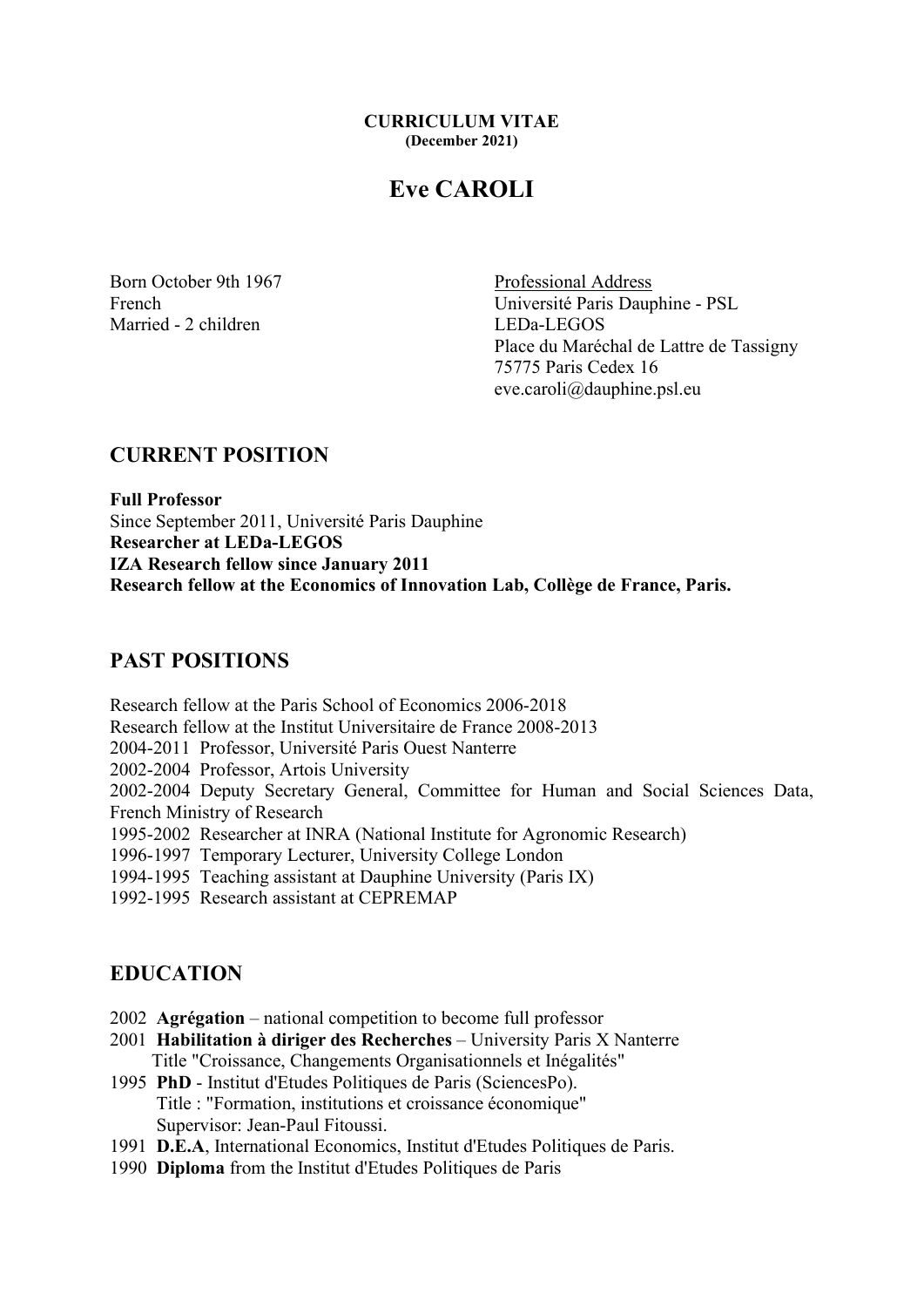1988 Master in History, University Paris VII

## **TEACHING**

| Current Université Paris Dauphine           |                                                                              |
|---------------------------------------------|------------------------------------------------------------------------------|
|                                             | Microeconomics (undergraduate)                                               |
|                                             | Labour Economics (undergraduate)                                             |
|                                             | Labour Economics (graduate)                                                  |
|                                             | PhD research seminar                                                         |
| Since 2011 Université Paris Dauphine        |                                                                              |
|                                             | Issues in Labour Economics (Foreign student program)                         |
|                                             | Personnel economics (graduate)                                               |
|                                             | Social Justice (graduate)                                                    |
| 2008-2010 Paris School of Economics         |                                                                              |
|                                             | Markets and market failures: theory and public policies - Part II : Firms    |
|                                             | (Master in Public Policy and Development)                                    |
| 2004-2011 Paris Ouest - Nanterre La Défense |                                                                              |
|                                             | Labour economics (undergraduate)                                             |
|                                             | New Frontiers in Labour Economics (graduate)                                 |
|                                             | 2004-2008 Paris Ouest - Nanterre La Défense                                  |
|                                             | New technologies, inequality and the labour market (graduate)                |
|                                             | Economics of Education (graduate)                                            |
|                                             | Introduction to Microeconomics (graduate)                                    |
|                                             | Labour economics (undergraduate)                                             |
|                                             | 2004-2006 Education and Economic Performance (graduate), University Paris I. |
|                                             |                                                                              |

2002-2004 Artois University

Microeconomics (undergraduate) Contemporary social issues (graduate)

2000 Dynamic Macroeconomics, Birzeit University, Ramallah, 4th year.(Program coordinated by a French consortium in Mathematics applied to Economics) 1998 Macroeconomics I, Birzeit University, Ramallah, 3rd year.

1996-1997 Introductory and Advanced Macroeconomics, University College London.

1994-1995 Microeconomics I and II at Dauphine University (Paris IX)

1993 Dynamic Macroeconomics at University Paris VII

1991-1994 Macroeconomics I at t Dauphine University (Paris IX)

1991-1992 Introduction to Economics at Institut d'Etudes Politiques de Paris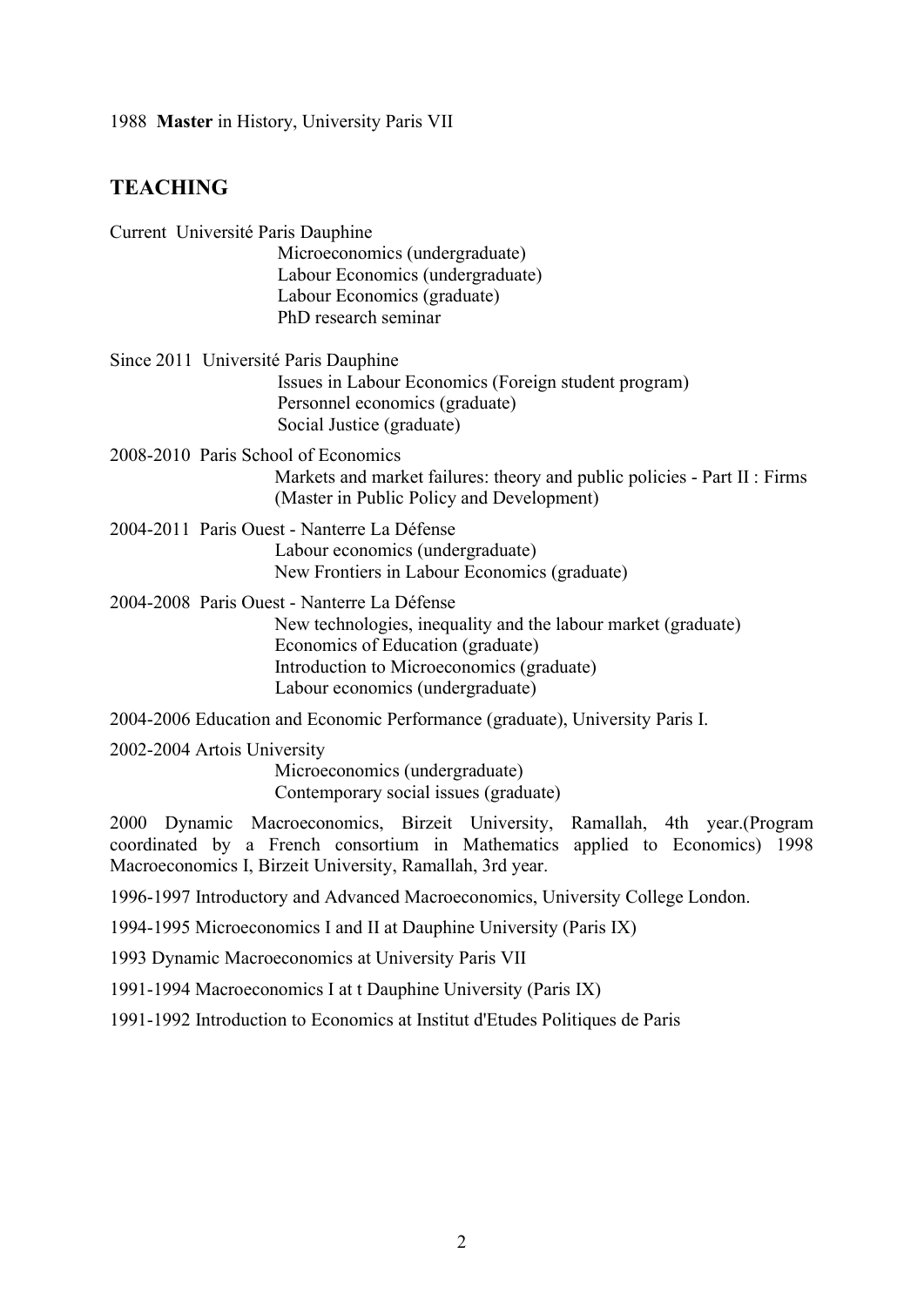## PUBLICATIONS

## Books

Bas Salaires et Qualité de l'Emploi : l'Exception Française ?, Eve Caroli and Jérôme Gautié eds, Presses de l'ENS, Collection du CEPREMAP, 2009.

Low-Wage Work in France, Eve Caroli and Jérôme Gautié eds, Russell Sage, 2008.

## Refereed Journals (International)

"Gender Heterogeneity in Self-reported Hypertension" (with E. Bonsang and C. Garrouste), Economics and Human Biology, 43, article n°10171, 2021.

"Escaping Social Pressure: Fixed-Term Contracts in Multi-Establishment Firms." (with Andrea Bassanini, François Fontaine et Antoine Reberioux), Journal of Economic Behavior and Organization, 188, pp. 697-715, 2021.

"Cognitive load and occupational injuries" (joint avec E. Bonsang), Industrial Relations, 60(2), pp. 219-242, 2021.

"Not in my Community: Social Pressure and the Geography of Dismissals" (joint with A. Bassanini and G. Brunello), Journal of Labor Economics, 35(2), pp. 429-483, 2017.

"Stealing to Survive: Crime and Income Shocks in 19th century France" (joint with Vincent Bignon and Roberto Galbiati), Economic Journal, 127, pp. 19-49, 2017.

"Self-Reported Health and Gender: the Role of Social Norms" (joint with L. Weber), Social Science & Medicine, vol. 153, pp. 220-229, 2016.

"Does job insecurity deteriorate health?" (joint with M. Godard), Health Economics, 25(2), 131-147, 2016.

"Is Work Bad for Health? The Role of Constraint vs Choice" (joint with Andrea Bassanini), Annals of Economics and Statistics, n°119-120, pp. 13-37, 2015.

"Age Biased Technical and Organizational Change, Training and Employment Prospects of Older Workers" (joint with Luc Behaghel and Muriel Roger), Economica, 81(322), pp.368- 389, 2014.

"Working in Family Firms: Less Paid but More Secure? Evidence from Matched Employer-Employee Data" (joint with Andrea Bassanini, Thomas Breda and Antoine Rebérioux), Industrial and Labor Relations Review, pp. 433-466, 2013.

"Do Internal Labour Markets Survive in the New Economy?" (joint with Luc Behaghel and Emmanuelle Walkowiak), Oxford Economic Papers, vol. 64, n°3, pp. 490-517, 2012.

"Innovative Work Practices, Information Technologies and Working Conditions: Evidence for France" (joint with Philippe Askenazy), Industrial Relations, vol. 49, n°4, pp. 544-565, 2010.

"Delivering flexibility: contrasting patterns in the French and the UK food processing industry" (joint with Jérôme Gautié, Susan James, Annie Lamanthe and Caroline Lloyd), British Journal of Industrial Relations, vol. 48, n°2, pp. 284-309, 2010.

"The French food-processing model: high relative wages and high work intensity" (joint with Jérôme Gautié and Annie Lamanthe), International Labour Review, vol. 148, n°4, pp. 375- 394, 2009.

"Internal versus external labour flexibility: the role of knowledge codification", National Institute Economic Review, n°201, pp. 107-118, 2007.

«New technologies, organisation and age: Firm-level evidence» (joint with Patrick Aubert and Muriel Roger), Economic Journal, vol. 116, pp. 73-93, 2006.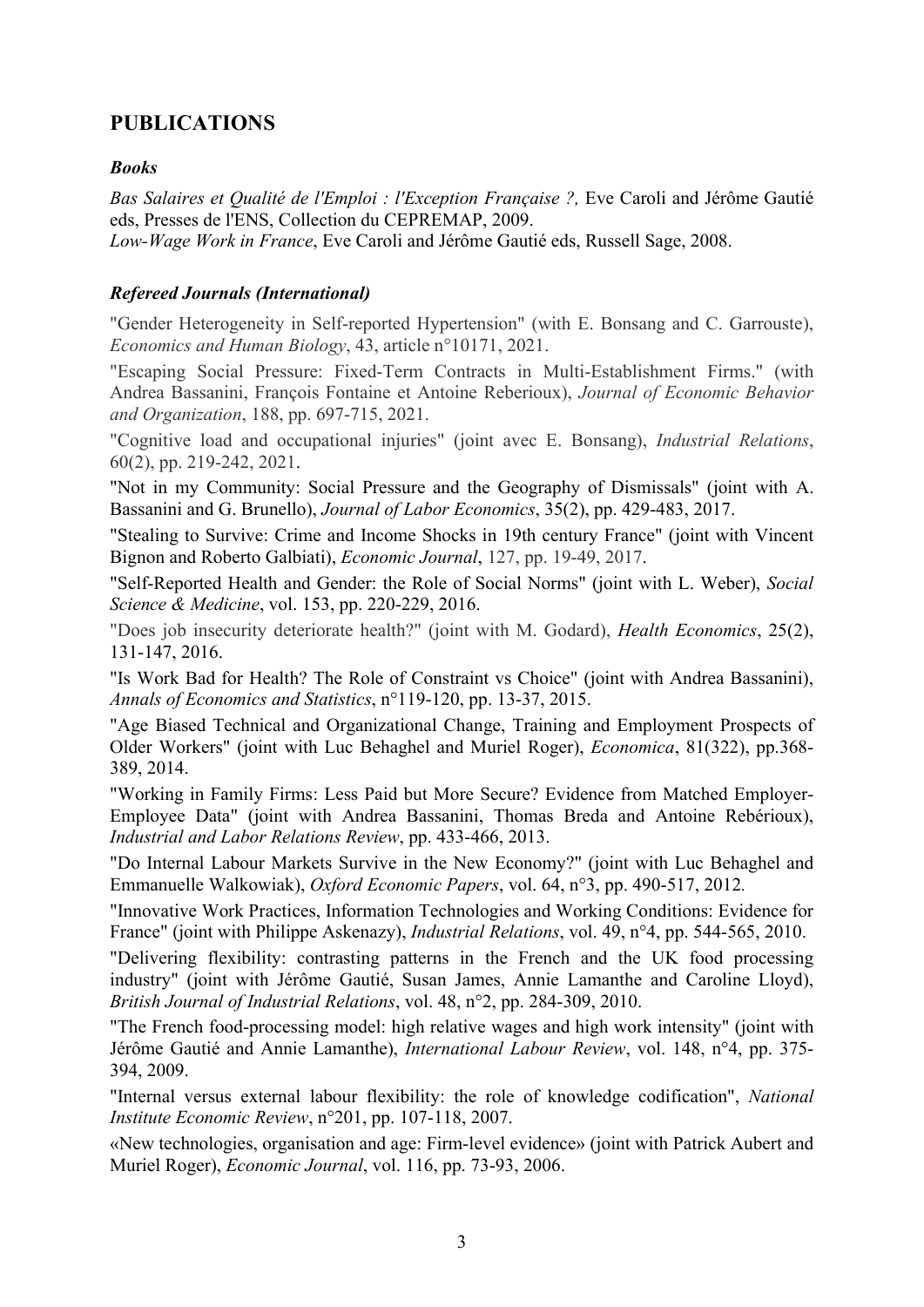"Risk Aversion and Rising Wage Inequality" (joint with Cecilia Garcia-Peñalosa), Economics Letters, 77(1), pp. 21-26, 2002.

"New Work Practices and Working Conditions: Evidence from France in the 1990s", (joint with Philippe Askenazy and Vincent Marcus), *Louvain Economic Review*, 68(1-2), pp.91-110, 2002.

"Skill Biased Organizational Change? Evidence from a panel of British and French Establishments" (joint with John Van Reenen), Quarterly Journal of Economics, 116(4), pp. 1449-92, 2001.

"Organizational Change and Skill Accumulation" (joint with Nathalie Greenan and Dominique Guellec), Industrial and Corporate Change, 10(2), pp. 479-504, 2001.

"Inequality and Economic Growth: the Perspective of the New Growth Theories", (joint with Philippe Aghion and Cecilia Garcia-Peñalosa), Journal of Economic Literature, 37(3), pp. 1615-60, 1999. Listed in the Top 1% research items by number of citations in the RePec classification.

## Refereed Journals (French)

"Départ des travailleurs âgés, formation continue et changements techniques ou organisationnels" (joint with Luc Behaghel and Muriel Roger), Travail et Emploi, vol. 121, n°Janvier-Mars, pp. 21-32, 2010.

«Nouvelles technologies et nouvelles formes d'organisation du travail : Quelles conséquences pour l'emploi des salariés âgés ?» (joint with Patrick Aubert and Muriel Roger), Revue Economique, 57(6), pp. 1329-1349, 2006.

"Pratiques innovantes, accidents du travail et charge mentale : résultats de l'enquête française Conditions de Travail 1998", (joint with P. Askenazy), Pistes, 5(1), 2003.

"Qualifications intermédiaires et rapport de formation dans cinq pays de l'OCDE : Allemagne, France, Japon, Grande-Bretagne et Etats-Unis", Revue de l'IRES, pp. 5-36, 1996.

"Formation en entreprise et braconnage de main-d'œuvre aux Etats-Unis : un modèle dynamique d'action collective", (joint with Natalie Glance and Bernardo Huberman), La Revue Economique, 46(3), pp. 807-16, 1995.

"Croissance et formation : le rôle de la politique éducative", *Economie et Prévision*, n°116, pp. 49-61, 1995.

## Unreferred Journals

"Le prix de la performance ? Nouvelles formes d'organisation et conditions de travail en France", (joint with P. Askenazy), Bulletin de la Fédération Paris-Jourdan, n°3, 2003, pp. 1- 2.

"Institutional Determinants of Growth, or why the American "miracle" is not taking place in France", (joint with P. Aghion and C. Garcia-Peñalosa), *CEPR Bulletin*, n°76, 2001, pp. 6-7.

"Education and Training Policies in the Transition towards a Global Information Society: Needs and Opportunities", Cedefop-Panorama, june 1997, pp. 7-20.

"Les fonctions du système éducatif vu par les économistes: quelques conceptions fondatrices", Education et Formations, 35, 1993, pp. 53-60.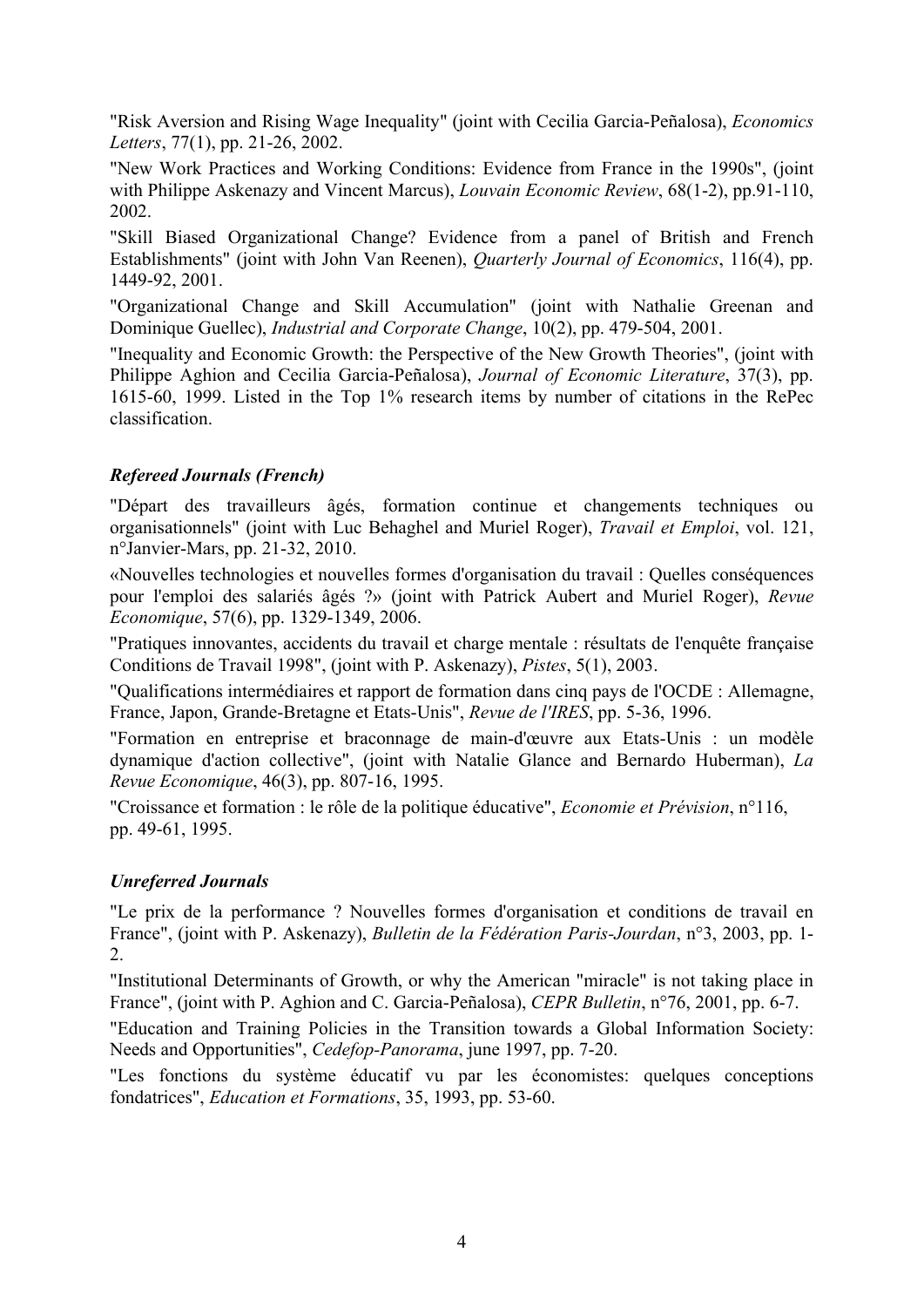### Special issues

Annals of Economics and Statistics, Special issue on Health and Labour Economics, Sylvie Blasco, Pierre-Jean Messe, Eve Caroli and Maarten Lindeboom editors, december 2015.

### Chapters in Books

"Health Capacity to Work at Older Ages in France" (joint with D. Blanchet, C. Prost and M. Roger), Social Security Programs and Retirement around the World: The Capacity to Work at Older Ages, David Wise ed., NBER, 2017.

"Panorama des bas salaire et de la qualité de l'emploi peu qualifié en France" (joint with Philippe Askenazy and Jérôme Gautié), pp. 67-143, in Bas salaires et qualité de l'emploi : l'exception française ?, Eve Caroli and Jérôme Gautié eds, Presses de l'ENS, 2009.

"Les opérateurs des industries agroalimentaires à l'épreuve des pressions concurrentielles croissantes" (joint with Jérôme Gautié and Annie Lamanthe), pp. 145-210, in Bas salaires et qualité de l'emploi : l'exception française ?, Eve Caroli and Jérôme Gautié eds, Presses de l'ENS, 2009.

"Operators in Food Processing Industries: Coping with Increasing Pressure"» (joint with Jérôme Gautié and Annie Lamanthe), in Low-Wage Work in France, Eve Caroli and Jérôme Gautié eds, Russell Sage, 2008.

"Low-Wage Work and Labor Market Institutions in France"» (joint with Philippe Askenazy and Jérôme Gautié), in Low-Wage Work in France, Eve Caroli and Jérôme Gautié eds, Russell Sage, 2008.

"Intensification du travail : où sont les coupables ?", in Organisation et intensité du travail, Philippe Askenazy, Damien Cartron and Michel Gollac eds, Octarès, 2006.

"Organizational Change, New Technologies and the Skill Bias: What do we Know?", in P. Petit and L. Soete eds: Technology and the Future of European Employment, Edward Elgar, 2001.

"Inequality and Economic Growth" (joint with Philippe Aghion and Cecilia Garcia-Peñalosa), in Aghion Philippe and Williamson Jeffrey eds, Globalization and Growth, Cambridge University Press, Raffaele Mattioli Lecture Series, 1998.

"Formaçãon e performances de crescimento comparadas em 5 economias da OCDE", in Théret Bruno and Souza Braga José eds, Regulaçãon econômica e globalizaçãon, Campinas : Fundap, 1998.

#### Working Papers

"Don't Downsize This! Social Reactions to Mass Dismissals on Twitter" (with A. Bassanini, B. Chaves Ferreira and A. Reberioux), IZA Discussion Paper n°13840.

"Labor Market Concentration and Stayers' Wages: Evidence from France" (with A. Bassanini and C. Batut), IZA Discussion Paper n°14912.

## SCIENTIFIC VISIBILITY

#### Invited Conferences (since 2010)

- DARES (Ministry of Labour) Conference on "Job Polarization(s) on the Labour Markets", une 2018.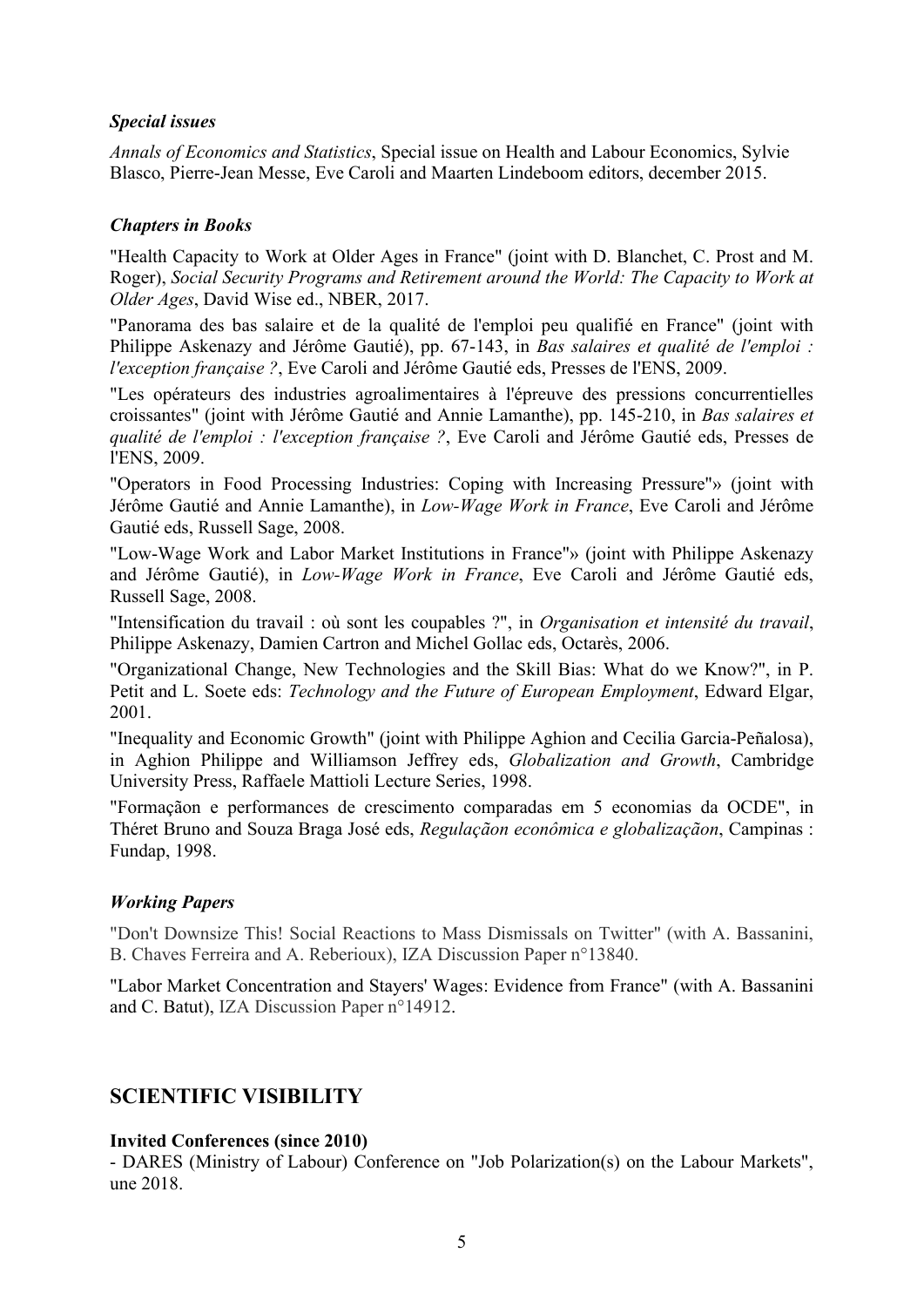- Round Table on the European Minimum Wage, CEPREMAP Workshop on minimum wages: Lessons from recent experiences and European perspectives, October 2017.

- "Is there a Retirement-Health Care Utilization Puzzle? Evidence from SHARE data in Europe", Conference on Health and Labour Policy Evaluation, IRDES, February 2017.

- "Santé et Précarité sur le Marché du Travail : un Etat des lieux", Workshop on " Politiques publiques de santé au travail : évaluations et perspectives", Institut Santé Travail Paris Est, November 2016.

- DARES (Ministry of Labour) Conference on « Eclairages sur la qualité du travail. Recherches issues de l'enquête Conditions de travail», November 2016.

- "Health and Work Safety", Conference of the Fondazione Rodolfo DeBenedetti, Ravenna, Italy, June 2015.

- Workshop on Health and Work, Le Mans, Lecture : "Is work bad for health? The role of constraint versus choice", September 2013.

- Winter School on Public Policy Evaluation, Aussois: Insécurité de l'emploi et santé, February 2013.

- DREES-DARES Conference on Santé et Itinéraires Professionnels : les apports de l'Enquête SIP, October 2012.

- European Commission Conference on "Catch the train: skills, education and jobs", Bruxelles, "Age biased technical and organisational change", June 2011.

- DARES (Ministry of Labour) Conference on Senior Employment, "Age biased technical and organisational changes : training and employment prospects for older workers", Paris, October 2010.

#### Invited Seminars (since 2010)

- Université Paris Descartes, juin 2020
- Humboldt University, Berlin, juin 2019
- AMSE, Marseille, February 2019
- ULB, Charleroi, Belgium, December 2017
- ZEW, Mannheim, Germany, November 2014
- Université Paris Sud Orsay and ENS Cachan, February 2013
- OECD, Paris, January 2012
- Humboldt University, Berlin, Germany, June 2011
- European University Institute, Florence, Italy, May 2011
- Tilburg University, Netherlands, February 2011
- GATE, Lyon University, October 2010

#### Media mentions

- Interview on the French Low-Pay Commission, FO Hebdo, September 2017.

- Interview on the increase in the Minimum Wage, France Info, November 2013.

- "Travail à bas salaire et qualité de l'emploi peu qualifié en France" : Alternatives Economiques, Les Echos, L'Expansion, France Culture, L'Humanité, Marianne, Le Monde, Sciences Humaines.

- "Working in Family Firms: Less Paid but More Secure? Evidence from French matched employer-employee data" : Alternatives Economiques.

- "Stealing to Survive? Crime and Income Shock in 19th Century France" : Le Monde, The New Scientist.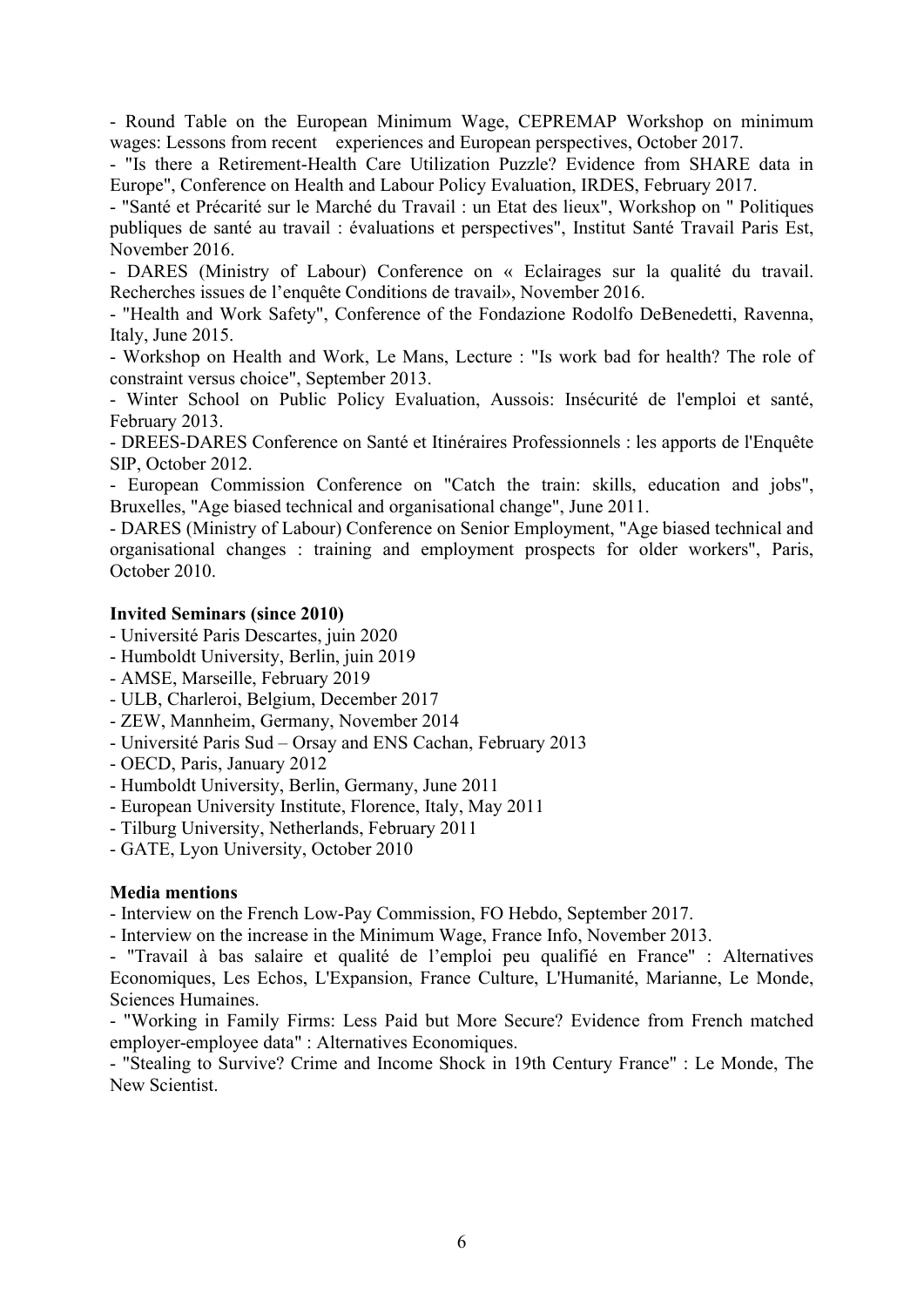## SCIENTIFIC DUTIES

## PSL University:

- Academic Director of the Graduate Program in Economics since June 2018 (120) students)
- Member of the Teaching Board of CPES since 2021

## Paris Dauphine University

- Member of the scientific board of Fondation Dauphine since 2017
- Head of the Doctoral program in Economics (80 students) 2012-2019
- Head of the Master Programme in Health Economics and Management 2012-2016

## Nanterre University

- Head of the Doctoral program in Economics 2010-2011
- Member of the scientific board of the university

## EconomiX (Nanterre University)

• Head of the EIPS team (Entreprises, Inégalités et Politiques Sociales) 2009-2010, 15 researchers

• Head of the EDIPP team (Economie du Droit, Institutions et Politiques Publiques) 2008-2009,

15 researchers

• Head of the REMI team (Réseaux, Entreprises, Marchés, Institutions) 2005 – 2008, 15 researchers.

- Member of the directory board of EconomiX 2005-2010
- Co-organiser of the departmental seminar 2004-2010

## Paris School of Economics

- Organiser of the Labour and Public Policy Seminar 2007-2009
- Organiser of the PSE conferences 2007-2009

CEPREMAP : Head of the Labour program 2009-2016 (40 researchers)

## International projects (Leader)

Leader of the Low-wage work in France project (joint with J. Gautié), Russell Sage Foundation 2004-2008, 20 researchers

## Grants

2020-2024: PI, Grant from the French Research Agency (ANR) on Job Quality and Work Sustainability, 14 researchers. 412.000€.

2009-2011: PI, Junior Grant from the French Research Agency (ANR) on The Dynamics of internal labour markets in a knowledge-based economy.

2006-2008: Grant from the French Ministry of Labour on Senior workers, technical and organisational changes, (joint with L. Behaghel and M. Roger)

2004-2008: Grant from the Russell Sage Foundation on Low-wage work in France, (joint with J. Gautié).

2004-2006: Grant from the French Ministry of Labour on Older workers, new technologies and organisational changes (joint with P. Aubert, M. Roger and S. Ananian)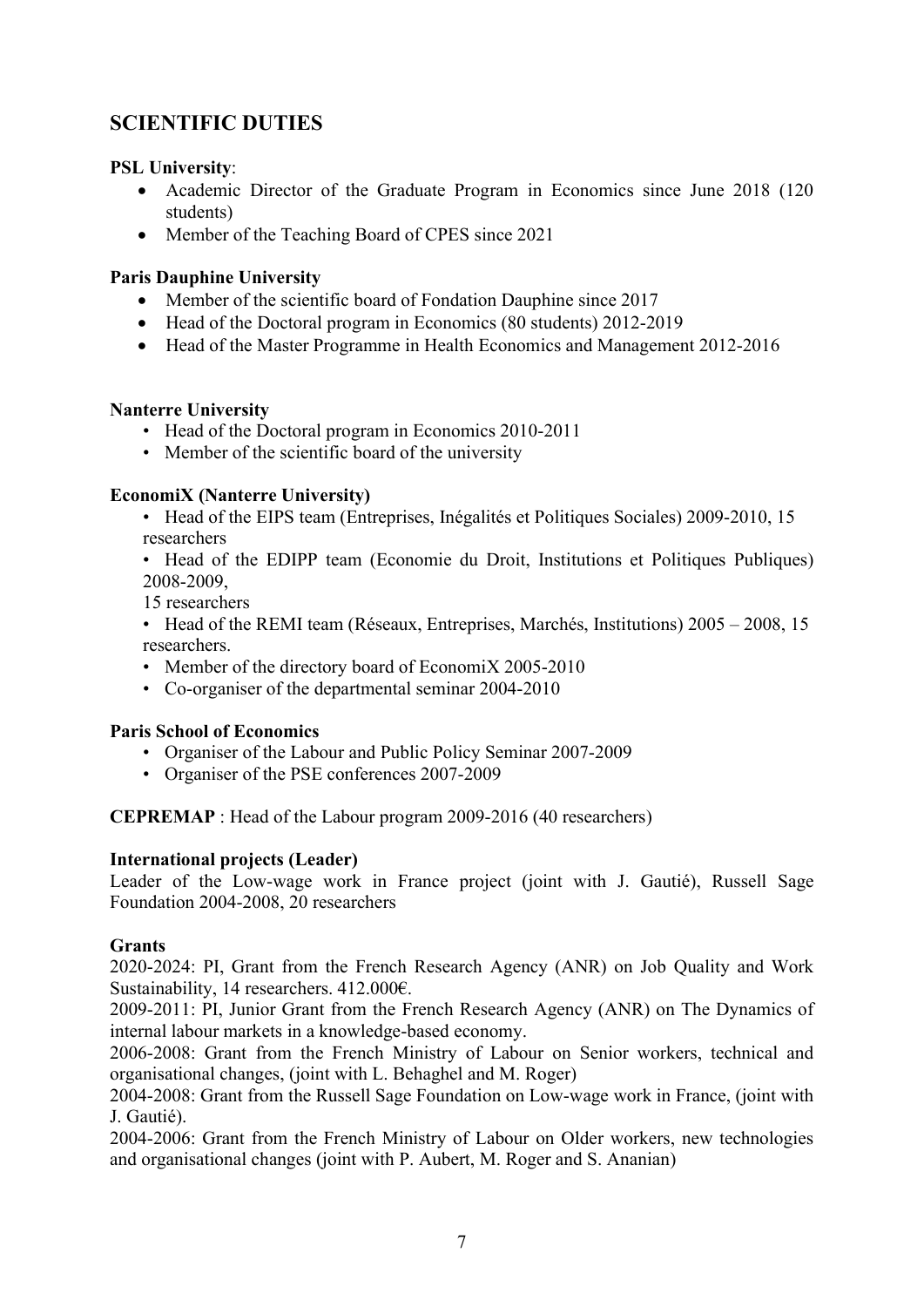2000-2001: Grant from the French Ministry of Research on Organisational Change and Work instability, ACI Travail (joint with P. Askenazy).

1998-1999: Grant from the French Ministry of Labour on Organisation and economic performance.

1997-1999: PAI grant (French Ministry of Foreign Affairs and British Council) on Organisational change and the skill bias.

1994-1995: Grant from Fédération de l'Education Nationale on Training and economic growth.

1993: Grant from the French Ministry of Education on A comparative analysis of the French and German educational systems.

1992: Grant from the French Ministry of Education on Production in the education sector.

## Participation to international projects

Project on Labor Market Concentration and Job Quality in Europe, led by Andrea Bassanini, OECD.

2016-2019: Project on "Policies for longer working lives: understanding interactions with health and care responsibilities", led by Didier Blanchet. ANR Joint Program Initiative on Long Years Better Lives.

2014-2015: NBER International Social Security project led by David Wise.

1997-1998: European TSER grant on Employment and Convergence in Europe led by P. Petit and Luc Soete.

1997-1998: European TSER grant on Technology and the Organisation of Industries led by A. Gambardella.

1993-1995: Technological and Economic Dynamics led by G. Dosi, R. Nelson and S. Winter, International Institute for Applied Systems Analysis, Laxenburg, Austria.

## Expertise

Member of the Scientific board of Economics and Statistics since 2021.

Member of the Scientific board of the Aletta Jacobs School of Public Health, Groningen University, Netherlands since 2021.

Member of the Scientific board of the 2023 French Working Conditions Survey, Ministry of Labour, 2021-2023.

Member of the Executive Committee of the European Association of Labour Economists, since 2020.

Member of the Board of Directors of GENES, Groupe National des Ecoles d'Economie et de Statistiques, since 2020.

Member of the Scientific board of the Institut Polytechnique de Paris, since 2020.

Member of the Scientific board of the Skill Investment Program (Plan d'Investissement dans les Compétences) since 2018.

Member of the International Advisory Board of the NIER, since 2014.

Member of the Scientific board of the 2018 French Working Conditions Survey, Ministry of Labour, 2017-2019.

Member of the Data Privacy Board (Comité du Secret Statistique), French Statistical Institute (INSEE), 2016-2019.

Member of the Editorial board of the Revue de l'OFCE 2016-2019.

Member of the Scientific board of the ANR Innovation, 2015.

Member of the Scientific board of the Grande Expérience Participative menée dans le cadre de la Nuit des Chercheurs 2015

Member of the Scientific board of the French Ministry of Labour, since 2014-2019.